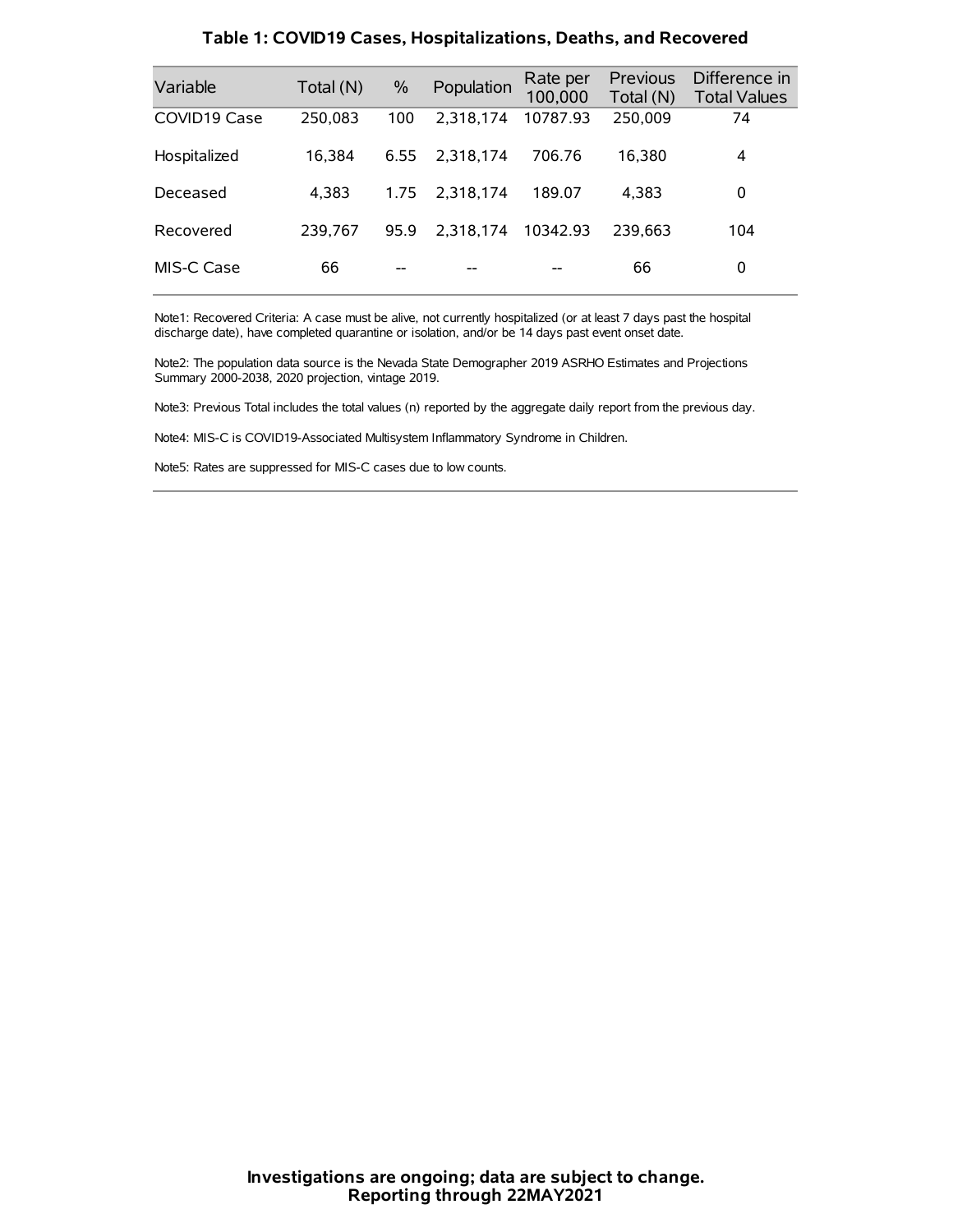## **Table 2: COVID19 Cases**

| Variable                     | Outcome                           | $\mathsf{N}$ | $\%$ | Population | Rate per<br>100,000 |
|------------------------------|-----------------------------------|--------------|------|------------|---------------------|
| Age Categories               | Aged 4 or less                    | 5169         | 2.07 | 149,165    | 3465.3              |
|                              | Aged 5 to 17                      | 24026        | 9.61 | 406,595    | 5909.1              |
|                              | Aged 18 to 24                     | 31349        | 12.5 | 216,762    | 14462               |
|                              | Aged 25 to 49                     | 114330       | 45.7 | 803,732    | 14225               |
|                              | Aged 50 to 64                     | 48430        | 19.4 | 423,461    | 11437               |
|                              | Aged 64+                          | 26695        | 10.7 | 318,459    | 8382.6              |
|                              | Unknown                           | 84           | 0.03 |            |                     |
| <b>Birth Sex</b>             | Female                            | 128027       | 51.2 | 1,160,285  | 11034               |
|                              | Male                              | 120003       | 48.0 | 1,157,889  | 10364               |
|                              | Unknown                           | 2053         | 0.82 |            |                     |
| Race/Ethnicity               | Hispanic                          | 82402        | 32.9 | 763,053    | 10799               |
|                              | White                             | 62496        | 25.0 | 1,006,929  | 6206.6              |
|                              | <b>Black</b>                      | 19315        | 7.72 | 262,671    | 7353.3              |
|                              | Asian or Pacific Islander         | 18920        | 7.57 | 270,209    | 7002.0              |
|                              | American Indian, Eskimo, or Aleut | 370          | 0.15 | 15,311     | 2416.5              |
|                              | Other                             | 18055        | 7.22 |            |                     |
|                              | <b>Unknown</b>                    | 48525        | 19.4 | $\cdot$    |                     |
| Underlying Medical Condition | Yes                               | 49180        | 19.7 |            |                     |
|                              | No/Unknown                        | 200903       | 80.3 |            |                     |

Note1: Breakdown of Race is exlusively non-Hispanic.

Note2: Underlying Medical Condition is any identified health condition.

Note3: The population data source is the Nevada State Demographer 2019 ASRHO Estimates and Projections Summary 2000-2038, 2020 projection, vintage 2019.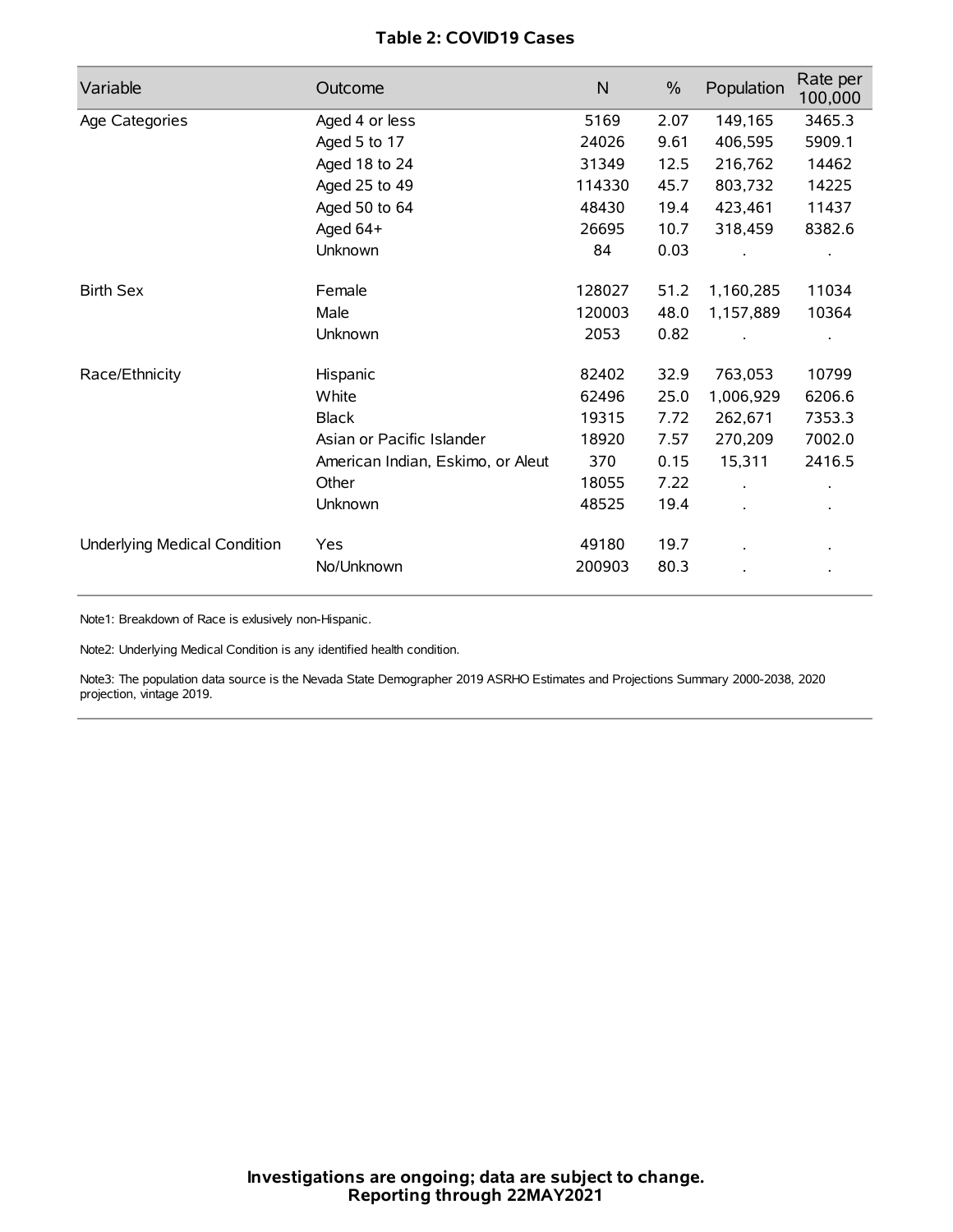| Variable         | Outcome                           | N    | $\%$ | Population | Rate per<br>100,000 |
|------------------|-----------------------------------|------|------|------------|---------------------|
| Age Categories   | Aged 4 or less                    | 107  | 0.7  | 149,165    | 71.73               |
|                  | Aged 5 to 17                      | 186  | 1.1  | 406,595    | 45.75               |
|                  | Aged 18 to 24                     | 342  | 2.1  | 216,762    | 157.78              |
|                  | Aged 25 to 49                     | 3839 | 23.4 | 803,732    | 477.65              |
|                  | Aged 50 to 64                     | 4605 | 28.1 | 423,461    | 1087.5              |
|                  | Aged 64+                          | 7303 | 44.6 | 318,459    | 2293.2              |
|                  | Unknown                           | 2    | 0.0  |            | --                  |
| <b>Birth Sex</b> | Female                            | 7240 | 44.2 | 1,160,285  | 623.98              |
|                  | Male                              | 9118 | 55.7 | 1,157,889  | 787.47              |
|                  | Unknown                           | 26   | 0.2  |            |                     |
| Race/Ethnicity   | Hispanic                          | 4970 | 30.3 | 763,053    | 651.33              |
|                  | White                             | 5717 | 34.9 | 1,006,929  | 567.77              |
|                  | <b>Black</b>                      | 2120 | 12.9 | 262,671    | 807.09              |
|                  | Asian or Pacific Islander         | 1834 | 11.2 | 270,209    | 678.73              |
|                  | American Indian, Eskimo, or Aleut | 29   | 0.2  | 15,311     | 189.40              |
|                  | Other                             | 634  | 3.9  |            |                     |
|                  | Unknown                           | 1080 | 6.6  |            |                     |

## **Table 3: COVID19 Hospitalizations - General Characteristics**

Note1: Breakdown of Race is exlusively non-Hispanic.

Note2: The population data source is the Nevada State Demographer 2019 ASRHO Estimates and Projections Summary 2000-2038, 2020 projection, vintage 2019.

Note3: Rates for categories with fewer than 12 cases are suppressed due to high relative standard error.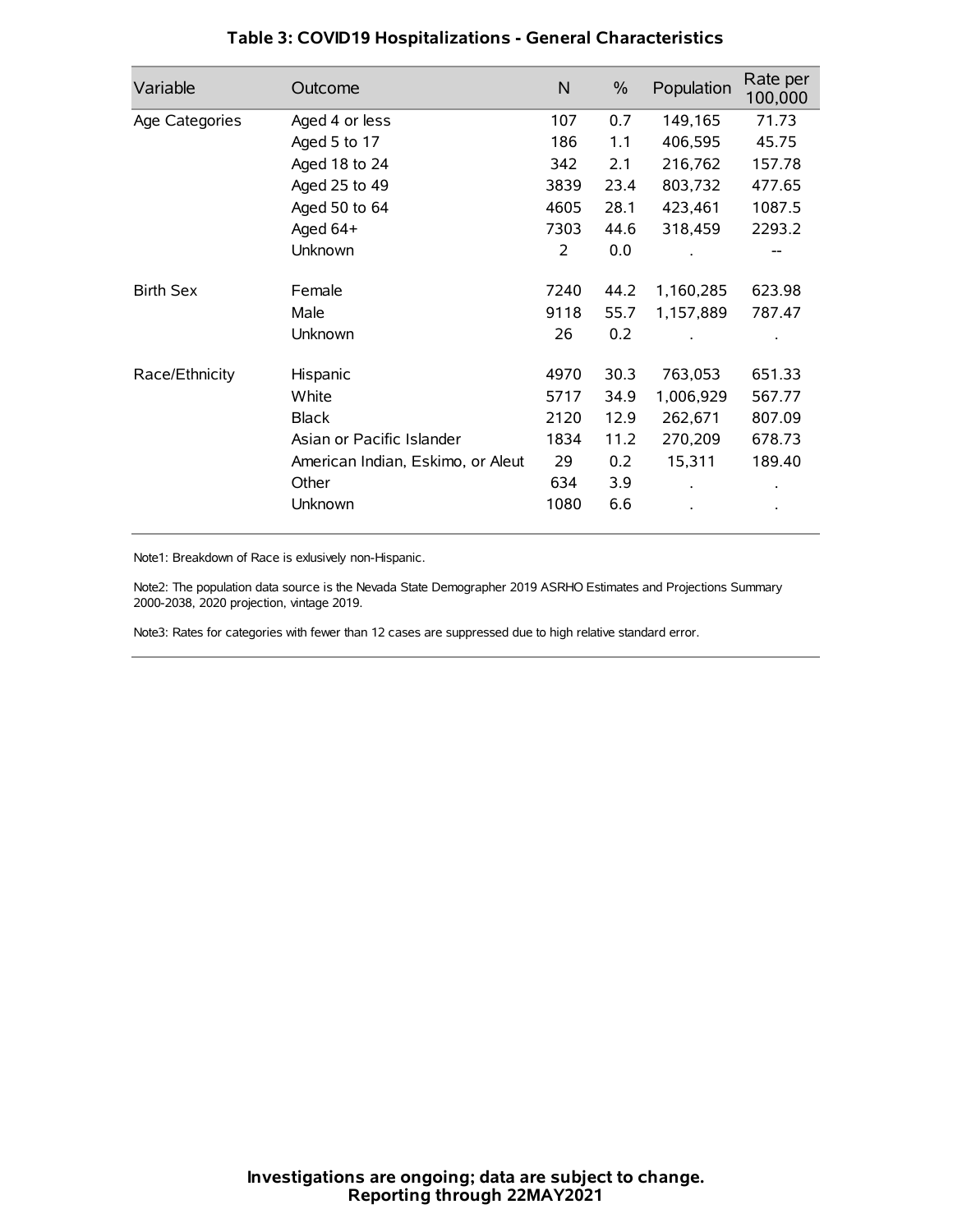| Variable                            | Outcome   | N     | $\frac{0}{0}$ |
|-------------------------------------|-----------|-------|---------------|
| Deceased                            | Yes       | 3705  | 22.6          |
|                                     | <b>No</b> | 12679 | 77.4          |
| ICU                                 | Yes       | 4300  | 26.2          |
|                                     | <b>No</b> | 12084 | 73.8          |
| Intubated                           | Yes       | 2105  | 12.8          |
|                                     | <b>No</b> | 14279 | 87.2          |
| <b>Underlying Medical Condition</b> | Yes       | 10379 | 63.3          |
|                                     | No        | 6005  | 36.7          |
| Hypertension                        | Yes       | 5946  | N/A           |
| Immunocompromised                   | Yes       | 359   | N/A           |
| Chronic Heart Disease               | Yes       | 2058  | N/A           |
| Chronic Liver Disease               | Yes       | 214   | N/A           |
| Chronic Kidney Disease              | Yes       | 1432  | N/A           |
| <b>Diabetes</b>                     | Yes       | 4588  | N/A           |
| Neurologic/Neurodevelopmental       | Yes       | 736   | N/A           |
| Chronic Lung Disease                | Yes       | 2491  | N/A           |
| <b>Historically Healthy</b>         | Yes       | 3118  | N/A           |
| Other                               | Yes       | 4158  | N/A           |

# **Table 4: COVID19 Hospitalizations - Morbidity**

Note1: Underlying Medical Condition is any identified health condition.

Note2: The breakdown of health conditions are not mutually exlusive (i.e., a person can have more than one risk factor).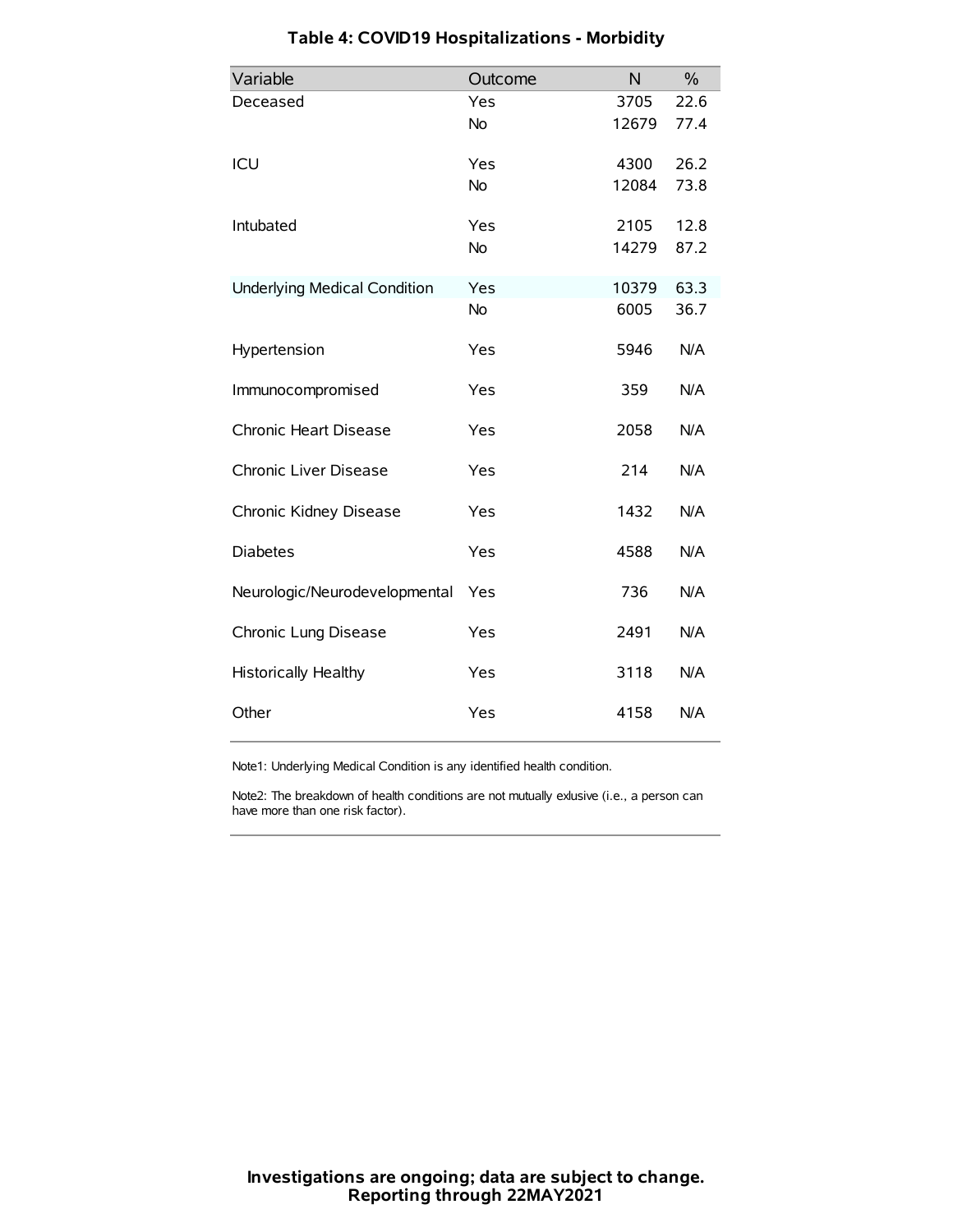| Variable         | Outcome                           | $\mathsf{N}$ | $\%$ | Population           | Rate per<br>100,000 |
|------------------|-----------------------------------|--------------|------|----------------------|---------------------|
| Age Categories   | Aged 5 to 17                      | 4            | 0.1  | 406,595              |                     |
|                  | Aged 18 to 24                     | 7            | 0.2  | 216,762              |                     |
|                  | Aged 25 to 49                     | 304          | 6.9  | 803,732              | 37.82               |
|                  | Aged 50 to 64                     | 863          | 19.7 | 423,461              | 203.80              |
|                  | Aged 64+                          | 3205         | 73.1 | 318,459              | 1006.4              |
| <b>Birth Sex</b> | Female                            | 1644         | 37.5 | 1,160,285            | 141.69              |
|                  | Male                              | 2732         | 62.3 | 1,157,889            | 235.95              |
|                  | Unknown                           | 7            | 0.2  |                      |                     |
| Race/Ethnicity   | Hispanic                          | 1212         | 27.7 | 763,053              | 158.84              |
|                  | White                             | 1973         | 45.0 | 1,006,929            | 195.94              |
|                  | <b>Black</b>                      | 516          | 11.8 | 262,671              | 196.44              |
|                  | Asian or Pacific Islander         | 604          | 13.8 | 270,209              | 223.53              |
|                  | American Indian, Eskimo, or Aleut | 10           | 0.2  | 15,311               |                     |
|                  | Other                             | 46           | 1.0  | $\ddot{\phantom{0}}$ | $\bullet$           |
|                  | Unknown                           | 22           | 0.5  |                      |                     |

## **Table 5: COVID19 Deaths - General Characteristics**

Note1: Breakdown of Race is exlusively non-Hispanic.

Note2: The population data source is the Nevada State Demographer 2019 ASRHO Estimates and Projections Summary 2000-2038, 2020 projection, vintage 2019.

Note3: Rates for categories with fewer than 12 cases are suppressed due to high relative standard error.